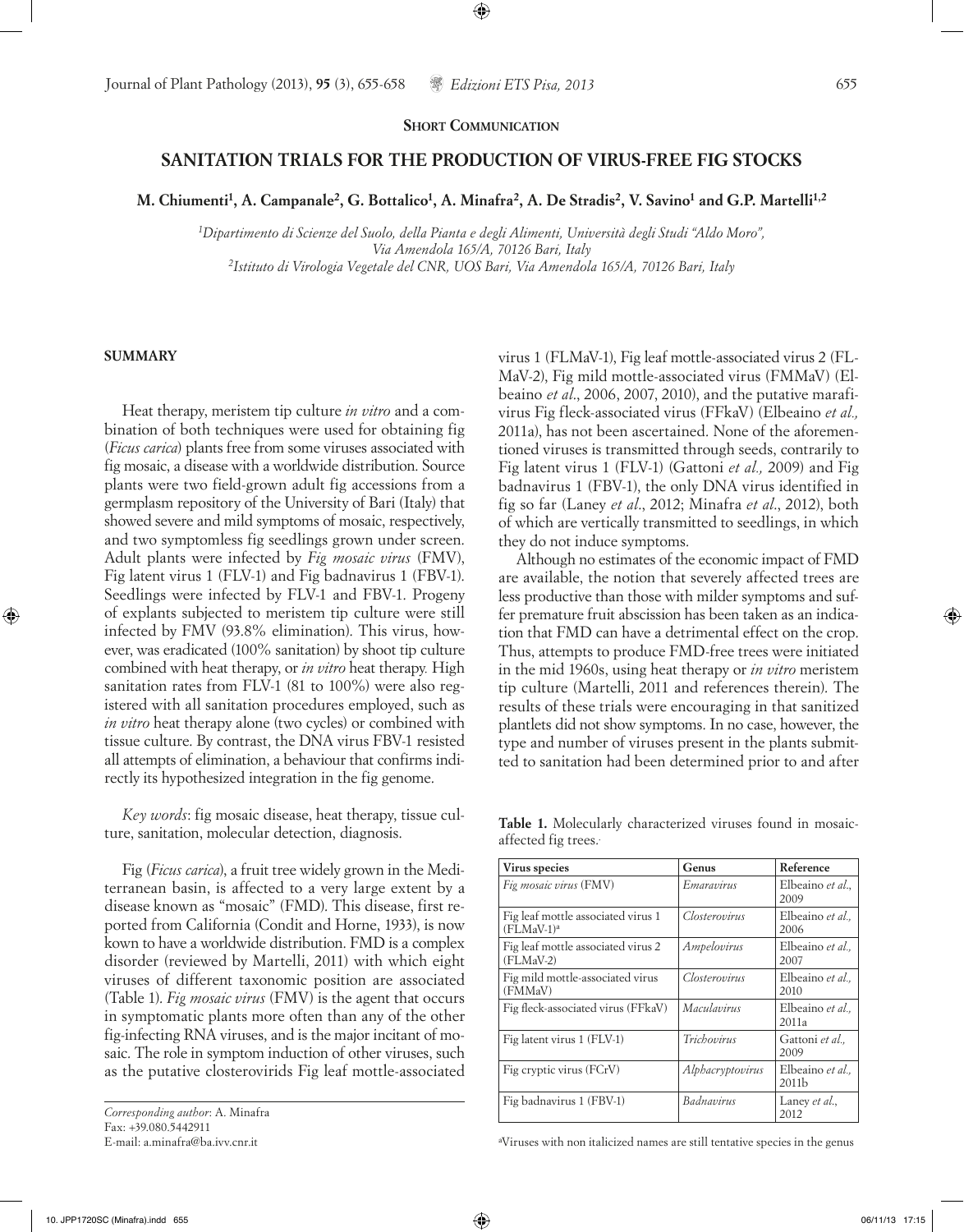the treatment. Thus, as reported in the present paper, trials were carried out on a limited number of fig accession for devising efficient protocols for the elimination of some molecularly identifiable fig-infecting viruses, based on heat therapy and/or *in vitro* meristem tip culture.

To this aim, two adult fig accessions from the germplasm plot of the University of Bari showing severe (*f9 p5*) and mild (*Mo-1*) mosaic symptoms, respectively, and two symptomless 2-year-old screenhouse-grown seedlings from field accessions *f5p5* and *p8* were chosen for sanitation trials in spring 2010 and tested by RT-PCR (primers in Table 2) for the presence of FMV, FLV-1, FLMaV-1, FLMaV-2, the most frequently encountered viruses in the area. Results disclosed that all these plants hosted FLV-1, FMV was present only in the two symptomatic adult trees (*f9-p5* and *Mo-1*), whereas FLMaV-1 and FLMaV-2 were absent (Table 3). When in 2012 Fig badnavirus 1 (FBV-1) was discovered (Laney *et al*., 2012), the four source plants were tested and found positive also for the presence of this virus.

Apical or axillary buds excised from 1-year-old cuttings of all accessions were surface-sterilized by exposure to 70% ethanol for 30 sec followed by 0.05% mercuric chloride for 10 min and rinsing with sterile distilled water. After removal of the scales, the buds were plated in medium 1A [Quorin and Lepoivre (1980), modified] and kept in a growth chamber at 24°C with a 16 h light/8 h dark photoperiod and a light intensity of 67.5 microeinsteins per square meter per second to stimulate sprouting. Small shoots were excised, subcultured at least twice at 3-week intervals in fresh medium 1A, and used for explant recovery.

Sanitation treatments consisted of: (i) *in vitro* shoot tip culture. Explants (0.3-0.5 mm) excised under a laminarflow hood were placed in glass vessels containing medium 1A and transferred after about one month, first to fresh 1A then, after 30 additional days, to medium DKW (Driver and Kuniyuki, 1980); (ii) *in vitro* heat therapy. *In vitro-*grown sprouts *ca.* 2 cm in size were maintained for 35 days at 38°C under the aforementioned lighting conditions. Then, two types of explants were excised: shoot tips 5-10 mm long and meristem tips 0.3-0.5 mm in size. Longer explants (5-10 mm) were multiplied in DKW medium, then individually transferred to medium 1A deprived of hormones for rooting. The smaller explants  $(0.3-0.5 \text{ mm})$ were first plated in hormone-containing medium 1A for elongation, then moved to the hormone-free medium 1A for rooting; (iii) *in vitro*-grown sprouts from which meristem tips had been excised were exposed to a second 35 day cycle of heat treatment at 38°C, after which their tips (5-10 mm) were cut and allowed to grow and proliferate in standard medium 1A. Shoots 2-3 cm in size were then individually transferred to hormone-free 1A for rooting. All rooted plantlets were transferred to Jiffy pots and covered with a plastic film for 4 weeks, then transplanted in plastic pots in a insect-proof glasshouse for acclimatization.

For molecular tests, total nucleic acids (TNA) were extracted from 150 mg of leaf tissue (Foissac *et al.*, 2001) and stored at -20°C until use. For RNA viruses (FMV and FLV-1) 0.5 μg TNA were denatured by boiling at 95°C for 5 min, then reverse-transcribed with random primers and M-MLV reverse transcriptase (Life Technologies, USA) for 1 h at 42°C (Minafra and Hadidi, 1994). As mentioned, virus-specific primer pairs were used for PCR analyses (Table 2).

Standard RT-PCR (Minafra and Hadidi, 1994) was used for FMV amplification and the products visualized by electrophoresis in 1.2% agarose gel stained with Gel Red (Biotium, USA). Real time RT-PCR was used for FLV-1, utilizing the Brilliant II SYBR Green QPCR kit (Agilent, USA) and a primer concentration of 200 nM. The reaction was run for 10 min at 95°C, followed by 40 cycles of 20 sec at 95°C, 40 sec at 56°C in a CFX96 thermal cycler (BioRad, USA). PCR amplification for FBV-1 was done directly on total nucleic acid extracts without reverse transcription. Efficiency and sensitivity of realtime PCR assays were determined using plasmid DNA containing the cloned target sequence (replicase domain) which, from a starting amount of 1 μg was tenfold diluted in cDNA synthesized from 250 ng TNA from FLV-1-free seedlings. All standard curves were generated using two replicates of each dilution in two independent assays. Melting analysis was done with CFX Manager software (BioRad, USA) increasing the temperature from 65 to 95°C with 0.5°C increment every 5 sec and plate reading at every step. The 125 bp-long amplicon showed a specific melting peak temperature at 79±0.5°C. The correct size of the amplicons was verified by electrophoresis and some PCR products were sequenced to prove their specificity. Furthermore, using a quantity of 1.2 ng/μl cDNA from infected plants per reaction, variations in *Ct* values from 22.41 to 31.76 were observed. A similar range was found (21 to 32 *Ct*) when 1 ng to 10 pg of plasmid DNA were mixed to healthy cDNA before PCR reaction.

All fig accessions were readily propagated *in vitro* although most of the sprouts first pushed from buds explanted from mosaic-diseased plants had mottled and deformed leaves and grew more slowly than the symptomless explants from seedlings. As to the media used for *in vitro* culture, 1A proved most suitable for the early culturing phase (meristem tips reached 5 mm within 40-60 days) whereas DKW was most effective in the proliferation phase (up to 4-5 axillary shoots were produced in each subculture every three weeks).

The *in vitro* behaviour of accessions during sanitation treatments can be summarized as follows: (i) *in vitro* shoot tip culture. Smaller explants (*ca.* 0.3 mm) often necrotized. However, surviving small explants and the larger ones (up to 0.5 mm) developed sprouts three to 5 weeks after plating; (ii) *in vitro* heat therapy was well tolerated by all explants, except for those of accession *f5p5* that were pale green and grew slowly; (iii) shoot tip culture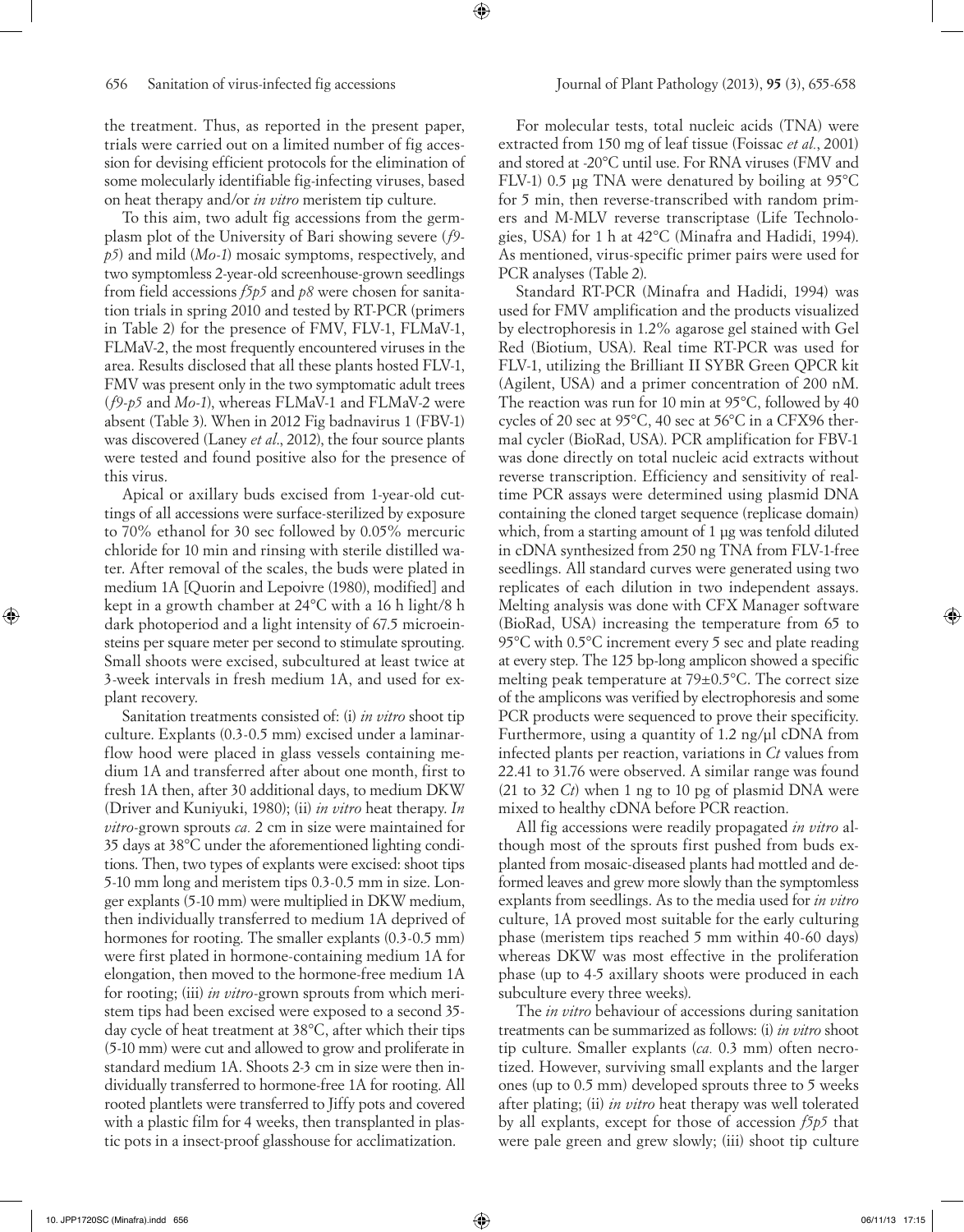| <b>Virus</b> | Primer    | Sequence                         | Amplicon size     | References            | Accession<br>Number |
|--------------|-----------|----------------------------------|-------------------|-----------------------|---------------------|
| $FLV-1$      | FFup      | 5'-CGCTTTGCCCCAATGTGCAGAT - 3'   | 125 <sub>bp</sub> | Gattoni et al., 2009; | FN377573            |
|              | FFrev25   | 5'- TARTCDGATTCHACRCACAGGTC - 3' |                   | modified              |                     |
| <b>FMV</b>   | BB42 up   | 5'- TGGCAGATTCAAGGATAATGG - 3'   |                   |                       | AM941711            |
|              | BB42 down | 5'- TGGGACATTCTTGTGTCAGG - 3'    | 218bp             | Elbeaino et al., 2009 |                     |
| FLMaV-1      | N17s      | 5'-CGTGGCTGATGCAAAGTTTA-3'       |                   |                       | AM279677            |
|              | N17a      | 5'- GTTAACGCATGCTTCCATGA -3'     | 350bp             | Elbeaino et al., 2006 |                     |
| FLMaV-2      | F3s       | 5'-GAACAGTGCCTATCAGTTTGATTTG-3'  |                   | Elbeaino et al., 2007 | AM286422            |
|              | F3a       | 5'-TCCCACCTCCTGCGAAGCTAGAGAA-3'  | 360bp             |                       |                     |
| FBV-1        | $P1-s$    | 5'-GCTGATCACAAGAGGCATGA-3'       |                   |                       | NC017830            |
|              | $P1-as$   | 5'-TCCTTGTTTCCACGTTCCTT-3'       | $214$ bp          | Minafra et al., 2012  |                     |

**Table 2.** PCR primers used in the present study.

**Table 3.** Sanitary status of field-grown adult fig accesions (*f9p5* and *Mo-1*) and greenhouse-grown seedlings (*f5p5* and *p8*) subjected to sanitation trials, as determined by PCR.

|         | FMD symptoms | <b>FMV</b>               | <b>FLV-1</b> | FLMaV-1                         | FLMaV-2                         | FBV-1 |
|---------|--------------|--------------------------|--------------|---------------------------------|---------------------------------|-------|
| f9p5    | Strong       |                          |              | $\overline{\phantom{0}}$        | $\qquad \qquad \  \  \, -$      |       |
| $Mo-1$  | Mild         |                          |              | $\overline{\phantom{0}}$        | $\hspace{0.1mm}-\hspace{0.1mm}$ |       |
| f5p5(s) | Absent       | $\overline{\phantom{0}}$ |              | $\overline{\phantom{0}}$        | —                               |       |
| p8(s)   | Absent       |                          |              | $\hspace{0.1mm}-\hspace{0.1mm}$ | $\hspace{0.1mm}-\hspace{0.1mm}$ |       |

**Table 4.** PCR analysis of sanitized fig plantles. Testing for *Fig mosaic virus* (FMV) and Fig latent virus 1 (FLV-1) was carried out three and 15 months after acclimatization. A single test for Fig badnavirus 1 (FBV-1) was carried out about 2 years after acclimatization.

| <b>Accessions</b>   | <i>In vitro</i> shoot tip culture |           | <i>In vitro</i> heat therapy |           | Shoot tip culture<br>after heat therapy |       | Two cycles of heat<br>therapy |          |       |
|---------------------|-----------------------------------|-----------|------------------------------|-----------|-----------------------------------------|-------|-------------------------------|----------|-------|
|                     | <b>FMV</b>                        | FLV-1     | <b>FMV</b>                   | FLV-1     | <b>FMV</b>                              | FLV-1 | <b>FMV</b>                    | $FI.V-1$ | FBV-1 |
| f9p5                | 0/3                               | $(0)2/4*$ | 0/5                          | $(0)2/5*$ |                                         |       | 0/5                           | 0/5      | 27/27 |
| $Mo-1$              | $(0)1/4*$                         | 0/4       | 0/4                          | 0/4       |                                         |       | $(0)1/5*$                     | 0/5      | 26/26 |
| f5p5(s)             | 0/5                               | 1/5       | 0/0                          | 0/3       | 0/2                                     | 0/2   |                               |          | 17/17 |
| p8(s)               | 0/4                               | 0/4       | 0/4                          | 0/4       | 0/3                                     | 0/3   |                               |          | 20/20 |
| Total               | 1/16                              | 3/16      | 0/16                         | 2/16      | 0/5                                     | 0/5   | 1/10                          | 0/10     | 94/94 |
| Sanitation rate (%) | 93.8                              | 81.3      | 100                          | 87.5      | 100                                     | 100   | 90                            | 100      |       |

\* Some apparently virus-free (0) plantles tested three months after acclimatization, proved to be infected when PCR was repeated 15 months after acclimatization.  $(s)$  = seedling

associated with heat therapy. Nearly 80% of the meristem tips excised after one or two successive cycles of heat treatment were successfully established in culture, growing into shoots that were rooted.

Regardless of the type of treatment they had been subjected to, acclimatized plantlets, grew vigorously showing no symptoms.

Since fig accessions submitted to sanitation procedures were infected by FMV and FLV-1 all sanitized plantlets were checked only for the presence these viruses three and 15 months after acclimatization. In autumn 2012, all acclimatized plants were also checked once for the presence of FBV-1. The first PCR round disclosed that all sanitized plantlets were apparently free from FMV and FLV-1 but, when the test was repeated a year later, four false FLV-1 negatives were discovered in accession *f9p5* and two false FMV negatives in accession *Mo-1*. The totality of the tested plants was still infected by FBV-1 (Table 4)

As shown in Table 4, FLV-1 could not be totally removed when explants were subjected to meristem tip culture or to a single cycle of *in vitro* heat therapy (81.3 and 87.5% successful elimination, respectively) but was eradicated (100% sanitation) by protocols encompassing shoot tip culture combined with heat therapy, or two heat therapy cycles*.* Very high sanitation rates (90-100%) from FMV were also obtained with all sanitation procedures adopted, with special reference to *in vitro* heat therapy alone or combined with tissue culture. By contrast, FBV-1 resisted all sanitation attempts. The recalcitrant behaviour of this DNA virus can be taken an indirect confirmation of its hypothesized integration in the host genome (Laney *et al.,* 1992).